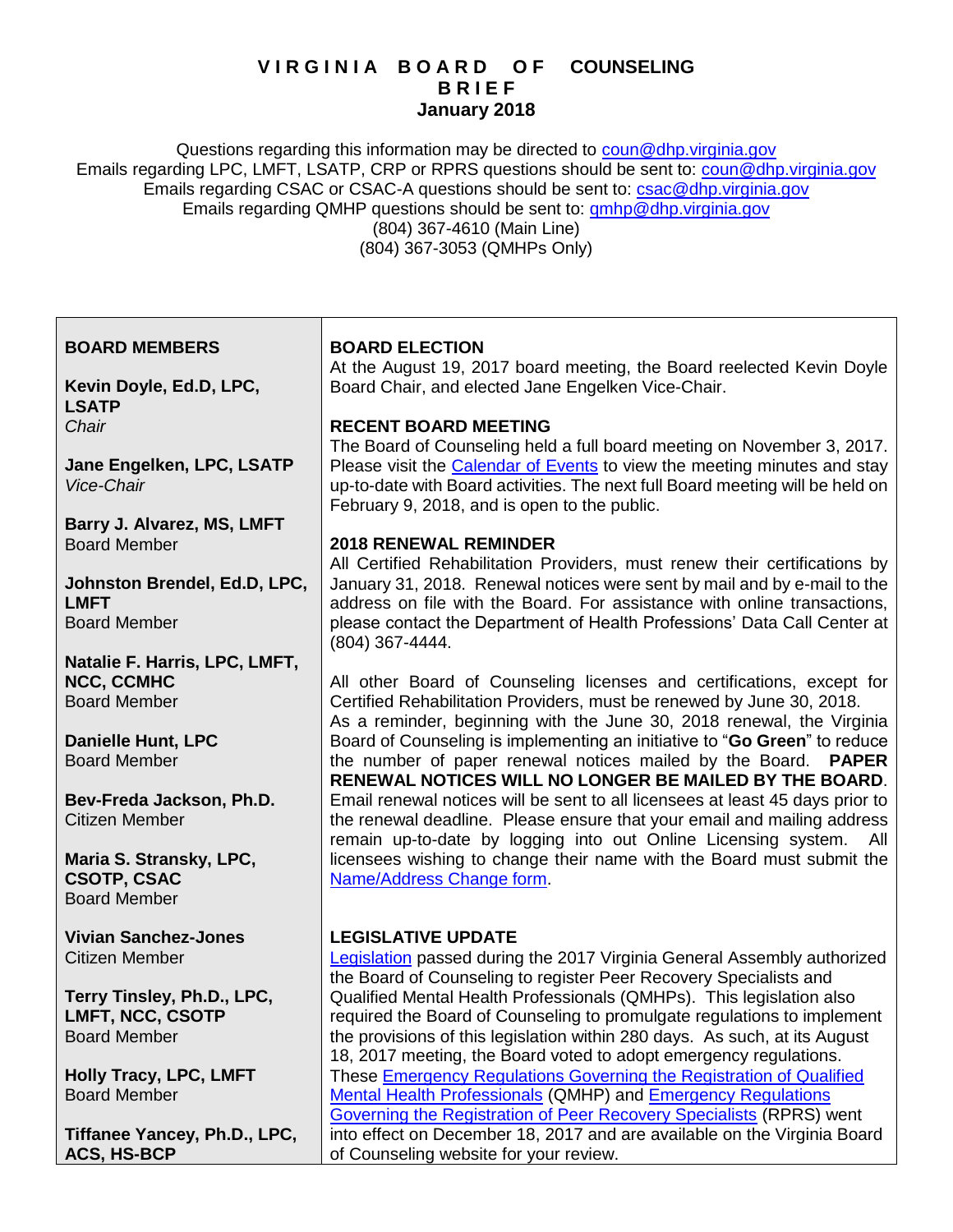| <b>Board Member</b><br><b>STAFF</b><br><b>EXECUTIVE DIRECTOR</b><br>Jaime Hoyle, J.D.         | The Board will begin accepting online applications to register as a QMHP<br>or Peer Recovery Specialist on January 3, 2018. Current QMHPs have a<br>year (January 3, 2018 through December 31, 2018) to become<br>registered. For more information on the process, requirements, and<br>contact information, please click on the following links for <b>QMHP FAQs</b><br>and Peer Recovery Specialist FAQs. Additionally, please register with<br>Virginia Townhall to receive notifications of Board meetings, posting of<br>meeting minutes, regulatory changes and opportunities for public<br>comment.                                                                                                                                                                                                                                                                                                                                                                                           |
|-----------------------------------------------------------------------------------------------|------------------------------------------------------------------------------------------------------------------------------------------------------------------------------------------------------------------------------------------------------------------------------------------------------------------------------------------------------------------------------------------------------------------------------------------------------------------------------------------------------------------------------------------------------------------------------------------------------------------------------------------------------------------------------------------------------------------------------------------------------------------------------------------------------------------------------------------------------------------------------------------------------------------------------------------------------------------------------------------------------|
| <b>DEPUTY EXECUTIVE</b><br><b>DIRECTOR</b>                                                    | <b>CHANGES TO THE REGULATIONS</b>                                                                                                                                                                                                                                                                                                                                                                                                                                                                                                                                                                                                                                                                                                                                                                                                                                                                                                                                                                    |
| Jennifer Lang                                                                                 | <b>Exemption from CE Requirement for New Licensees and to ease LSATP</b><br>Endorsement Requirements - Effective December 28, 2017                                                                                                                                                                                                                                                                                                                                                                                                                                                                                                                                                                                                                                                                                                                                                                                                                                                                   |
| <b>LICENSING MANAGER</b><br><b>Charlotte Lenart</b>                                           | The Board of Counseling adopted regulations to 1) grant an exemption<br>from continuing education requirements for the first renewal of a license<br>issued by examination; and 2) amend the endorsement requirements to                                                                                                                                                                                                                                                                                                                                                                                                                                                                                                                                                                                                                                                                                                                                                                             |
| <b>E-MAIL</b><br>coun@dhp.virginia.gov                                                        | make it possible for persons who hold other behavioral health licenses to<br>obtain a substance abuse treatment professional license.                                                                                                                                                                                                                                                                                                                                                                                                                                                                                                                                                                                                                                                                                                                                                                                                                                                                |
| <b>WEB PAGE</b>                                                                               | Requirement for CACREP accreditation for educational programs                                                                                                                                                                                                                                                                                                                                                                                                                                                                                                                                                                                                                                                                                                                                                                                                                                                                                                                                        |
| www.dhp.virginia.gov/counseling<br>PHONE: (804) 367-4610                                      | The Board of Counseling had re-proposed regulations that would require<br>all counseling programs leading to a license as a professional counselor to                                                                                                                                                                                                                                                                                                                                                                                                                                                                                                                                                                                                                                                                                                                                                                                                                                                |
| FAX: (804) 527-4435                                                                           | be clinically-focused and accredited by the Council for Accreditation of<br>Counseling and Related Educational Programs (CACREP) or an approved                                                                                                                                                                                                                                                                                                                                                                                                                                                                                                                                                                                                                                                                                                                                                                                                                                                      |
| <b>ADDRESS</b><br><b>Perimeter Center</b><br>9960 Mayland Dr., Suite 300<br>Henrico, VA 23233 | affiliate, such as the Council on Rehabilitation Education (CORE). This<br>would be a phased-in requirement, allowing seven years from the effective<br>date for students to complete their education in a non-CACREP program<br>and for programs to achieve accreditation standards.                                                                                                                                                                                                                                                                                                                                                                                                                                                                                                                                                                                                                                                                                                                |
|                                                                                               | At its November 3, 2017 meeting, the Board voted to withdraw the stage<br>to allow for more discussion and collaboration.                                                                                                                                                                                                                                                                                                                                                                                                                                                                                                                                                                                                                                                                                                                                                                                                                                                                            |
|                                                                                               | <b>Clarifying CSAC and CSAC-A Regulations</b><br>The Board has been reviewing the regulations for certified substance<br>abuse counselors (CSAC) and certified substance abuse counseling<br>assistants (CSAC-A) to clarify portions of the regulations that have<br>confused applicants, to add more specific requirements for the residency<br>to better ensure accountability and quality in the experience, to add time<br>limits for completion of the residency to avoid perpetual residents who may<br>continue without passage of an examination and completion of certification,<br>to add requirements for continuing education as a requirement for renewal<br>to ensure on-going competency to practice, and to place additional<br>standards of practice in regulation to address issues the Board has seen<br>in complaints and disciplinary proceedings and for consistency with other<br>professions in behavioral health.<br>These Regulations are currently at the Proposed stage. |
|                                                                                               | Acceptance of doctoral practicum/internship hours towards residency                                                                                                                                                                                                                                                                                                                                                                                                                                                                                                                                                                                                                                                                                                                                                                                                                                                                                                                                  |

**requirements** At its meeting on May 19, 2017, the Board voted to initiate rulemaking in response to a petition filed by Dominique Adkins requesting acceptance of supervised practicum and internship hours in a doctoral program accredited by CACREP. The intent is to recognize hours acquired in